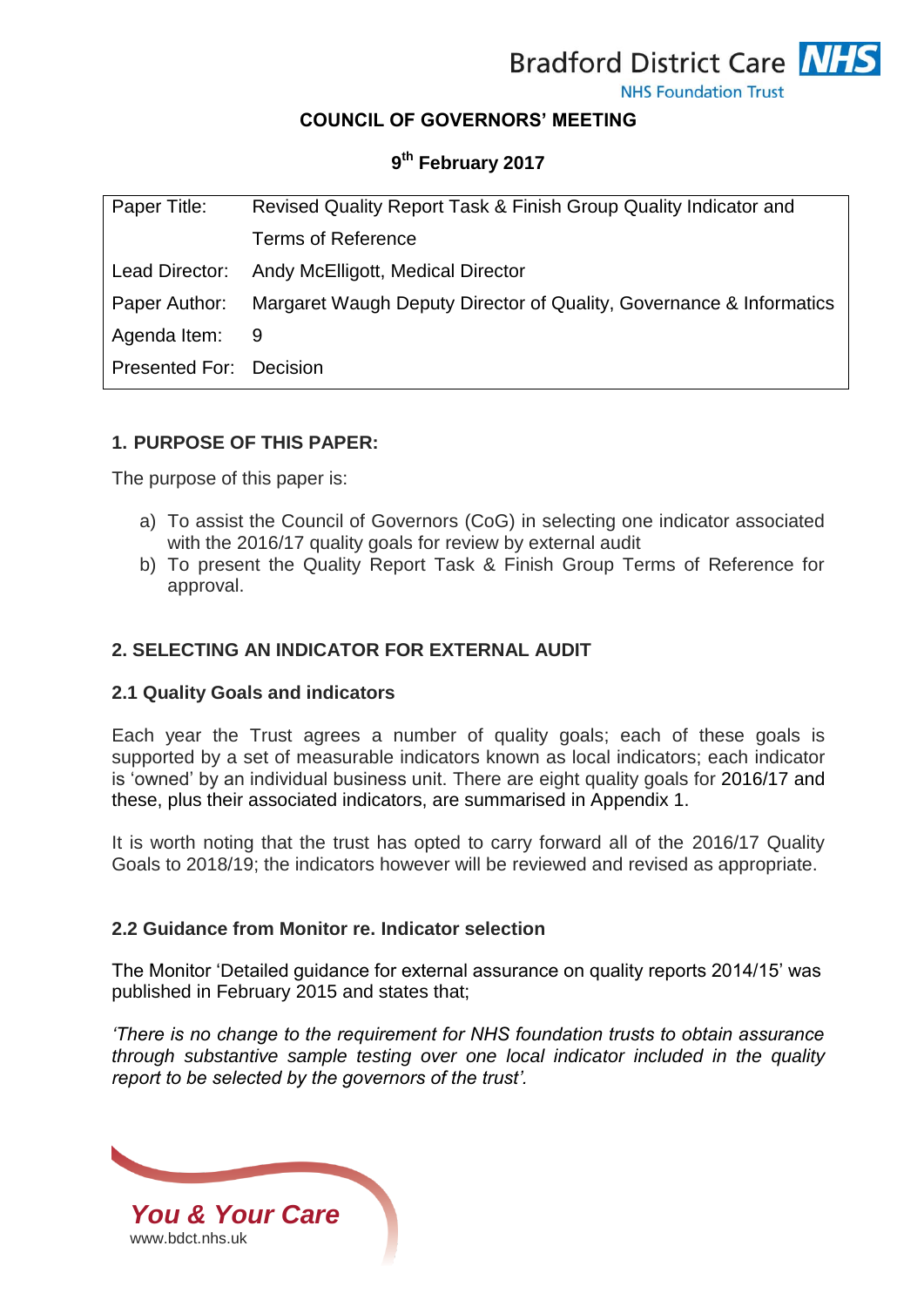# **2.3 The role of External Audit**

It is the function of the external audit to undertake the 'sample testing' referred to in the Monitor guidance above; they are not testing how well we have performed; they are testing how reliable the data is that we have provided. They will test mandated indicators plus the local indicator selected by CoG. In summary their role is to:

- Ensure we are following national definitions & guidance (for mandated indicators)
- Gain an understanding of the data we have used
- Check our calculations and the way we have interpreted the data

NB: External auditors also undertake a wider review of the document to ensure that all mandated requirements have been met.

### **2.4 Options recommended by the CoG Quality Report Group**

Council of Governors will recall that in 2015/16 the selected indictor for external review was the `improve the number and quality of carer's assessments – number of documented assessments' indicator from the personal domain.

The CoG Quality Report Task and Finish Group met in December 2016 and January 2017 to discuss the current quality goals and indicators and to recommend three indicators to the Council of Governors. The group agreed a set of principles to guide their decision making:

- to ensure that if possible the three selected indicators cover the safe, effective and personal domains;
- to ensure that if possible the three selected indicators cover a range of Business Units/Services provided;
- that the data collection process is auditable e.g. the National Annual Staff Survey would not be auditable as the data is held by an external independent company;
- that the sample size would be sufficient to investigate;
- that the external audit would add value e.g. some indictors may already be monitored and scrutinised by commissioners and so another external review would not add great value; and
- that the data collection for the indictor is complex and consists of multiple processes e.g. not just generated automatically from a clinical system or a simple or number head count.

The group considered the current 2016/17 indicators and the way in which data is collected and identified three indicators for the Council of Governors to select from (see table below). It should be noted that the rationale for other indicators not being selected is provided in Appendix 1.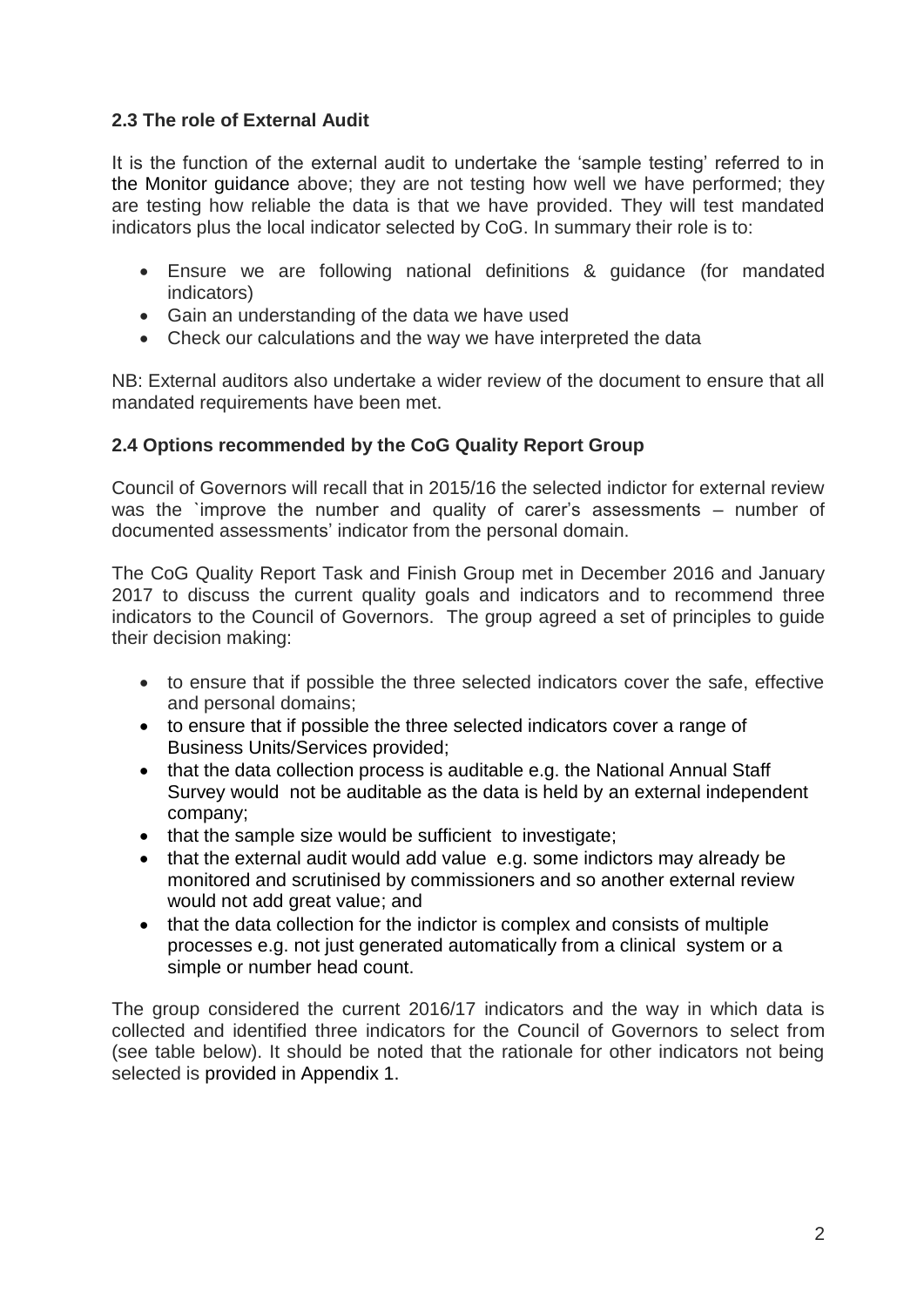### **Proposed indicators to select from:**

| Goal                                                                                          | <b>Indicator &amp; business unit</b>                                                                                                                                                                                                                                                           | <b>Rationale for selection</b>                                                                                      |
|-----------------------------------------------------------------------------------------------|------------------------------------------------------------------------------------------------------------------------------------------------------------------------------------------------------------------------------------------------------------------------------------------------|---------------------------------------------------------------------------------------------------------------------|
| <b>SAFE:</b><br><b>Ensure</b><br>a<br>for<br>responsive<br>service<br>those in need of urgent | The number of people in<br>Mental Health Crisis attending<br>A&E will be reduced.                                                                                                                                                                                                              | Selected<br>due<br>the<br>to<br>complexity<br>0f<br>data<br>collection and requirement                              |
| care                                                                                          | <b>Adult &amp; Community Mental</b><br><b>Health Services</b>                                                                                                                                                                                                                                  | for joint working with other<br>agencies.                                                                           |
| <b>EFFECTIVE:</b><br><b>Ensure</b><br>workforce numbers meet<br>the needs of the service      | All acute wards will be<br>monitored daily and achieve<br>and maintain safer staffing<br>levels<br><b>Adult &amp; Community Mental</b><br><b>Health Services</b>                                                                                                                               | Selected to ensure<br>that<br>daily checks are<br>being<br>undertaken and recorded.                                 |
| <b>PERSONAL:</b><br>Ensure<br>easy and timely<br>access<br>to services                        | All people experiencing a<br>first episode of psychosis<br>will be treated with a NICE<br>approved care package<br>within 2 weeks of referral to<br><b>Early Intervention Psychosis</b><br>(now expanded to the age of<br>65)<br><b>Adult &amp; Community Mental</b><br><b>Health Services</b> | Selected as this is a new<br>requirement<br>Trust<br>and<br>requires interpretation of<br>complex national guidance |

# **3. TERMS OF REFERENCE**

The Task & Finish Group discussed their terms of reference at their first meeting of 2016/17 i.e. in October 2016 and agreed them in January 2017 following changes made in response to comments. The February 2017 meeting of the Council of Governors is the earliest opportunity available to submit the document for formal approval; all changes are made in red for ease.

# **4. RECOMMENDATIONS**

It is recommended that the Council of Governors:

- a) Considers the indicators outlined in section 2.4 and identifies which indicator they wish to refer to external audit for testing; and
- b) Considers and approves the Terms of Reference at Appendix 2.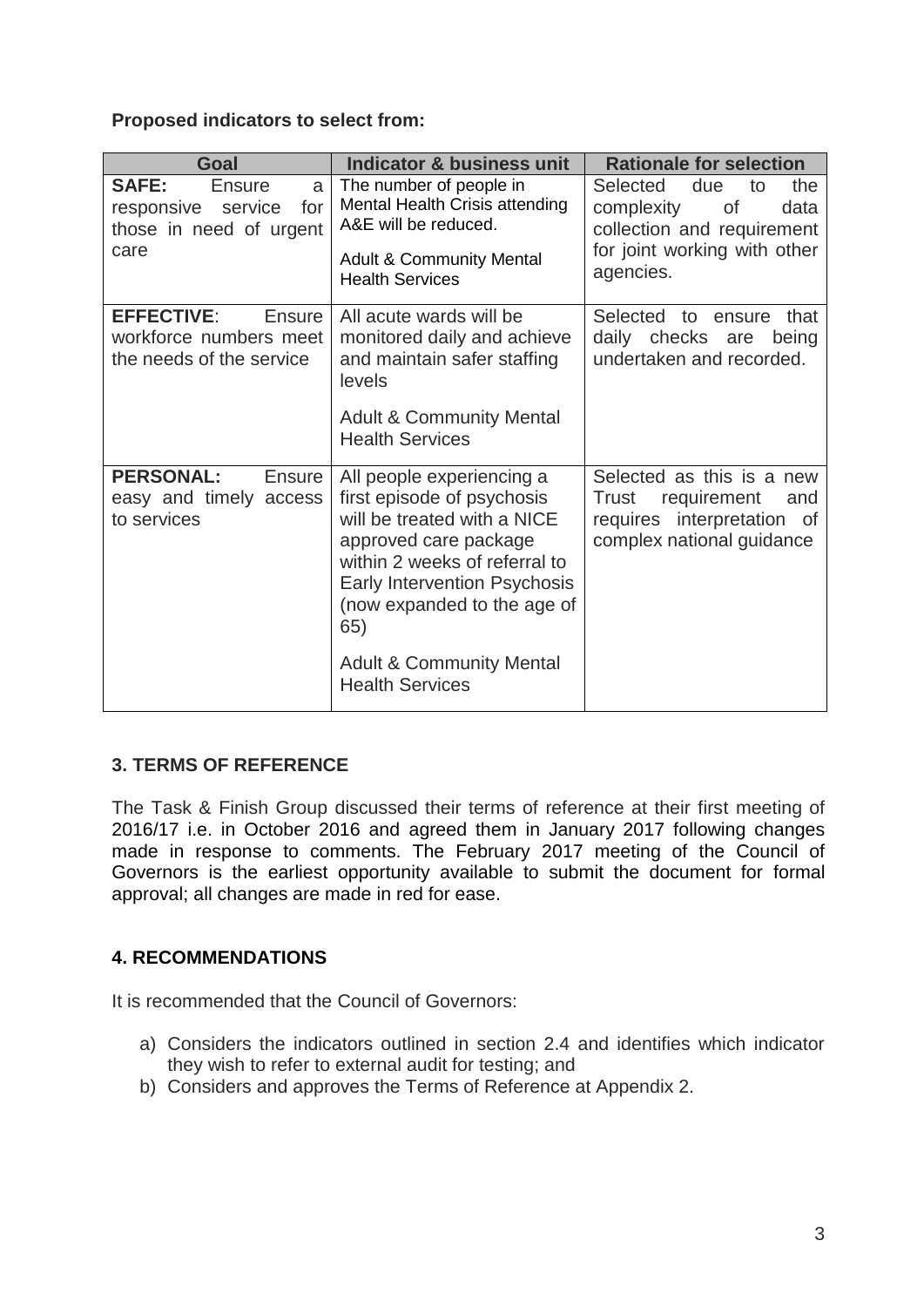### **QUALITY GOALS, INDICATORS AND RATIONALE FOR EXCLUSION FROM EXTERNAL AUDIT**

#### **Business unit key**

**CPH**= Community Physical Health **SID&A**=Specialist in-patient, Dental & Admin **A&CMH** = Acute & Community Mental Health **CS**= Children's Services

| <b>SAFE</b>             |                                                                                                                                                       |                                                                                  |  |
|-------------------------|-------------------------------------------------------------------------------------------------------------------------------------------------------|----------------------------------------------------------------------------------|--|
|                         | Quality Goal 1; Ensure a responsive service for those in need of urgent care                                                                          |                                                                                  |  |
| <b>Business</b><br>Unit | Indicator                                                                                                                                             | Rationale for exclusion                                                          |  |
| <b>CPH</b>              | Urgent referrals to tissue<br>viability<br>service are offered an appointment<br>within 2 working days of triage.                                     | Not selected as this data is generated<br>automatically from a clinical system.  |  |
| SID&A                   | Patients receive definitive care at their<br>initial appointment with the unscheduled<br>dental care service                                          | Not selected as this data is generated<br>automatically from a clinical system.  |  |
| A&CMH                   | All calls to the First Response Service<br>will be answered within 2 minutes                                                                          | Not selected as this data is generated<br>automatically from a telephony system. |  |
| <b>A&amp;CMH</b>        | The number of people in Mental<br>Health Crisis attending A&E will be<br>reduced                                                                      | <b>SELECTED</b>                                                                  |  |
| <b>CS</b>               | Calls to the safeguarding duty phone<br>will be responded to within 30 minutes                                                                        | Not selected as there has been no<br>reporting in previous quarters.             |  |
|                         | <b>SAFE</b><br>Quality Goal 2; Implement a suicide reduction strategy                                                                                 |                                                                                  |  |
| <b>Business</b><br>Unit | Indicator                                                                                                                                             | Rationale for exclusion                                                          |  |
| <b>CPH</b>              | Contribute to the suicide reduction<br>strategy to reflect the SMS perspective<br>(ensure strategy specifically references<br>SMS)                    | Not selected as this is simple qualitative<br>data.                              |  |
| SID&A                   | Specialist in-patient staff will be trained<br>on the suicide reduction strategy by 31<br>March 2017                                                  | Not selected a simple staff training<br>head count.                              |  |
| SID&A                   | People discharged from hospital<br>will<br>have CPA follow up within 3 days                                                                           | Not selected as this data is generated<br>automatically from a clinical system.  |  |
| A&CMH                   | will<br>People discharged from hospital<br>have CPA follow up within 3 days                                                                           | Not selected as this data is generated<br>automatically from a clinical system.  |  |
| A&CMH                   | Increase the number of staff in adult<br>MH services who have completed<br>Mental Health risk training                                                | Not selected as this is a simple staff<br>training head count.                   |  |
| CS                      | Mothers identified as at risk by perinatal<br>health<br>assessment will<br>mental<br>be<br>referred to the<br>appropriate<br>mental<br>health service | Not selected as this a small sample<br>size.                                     |  |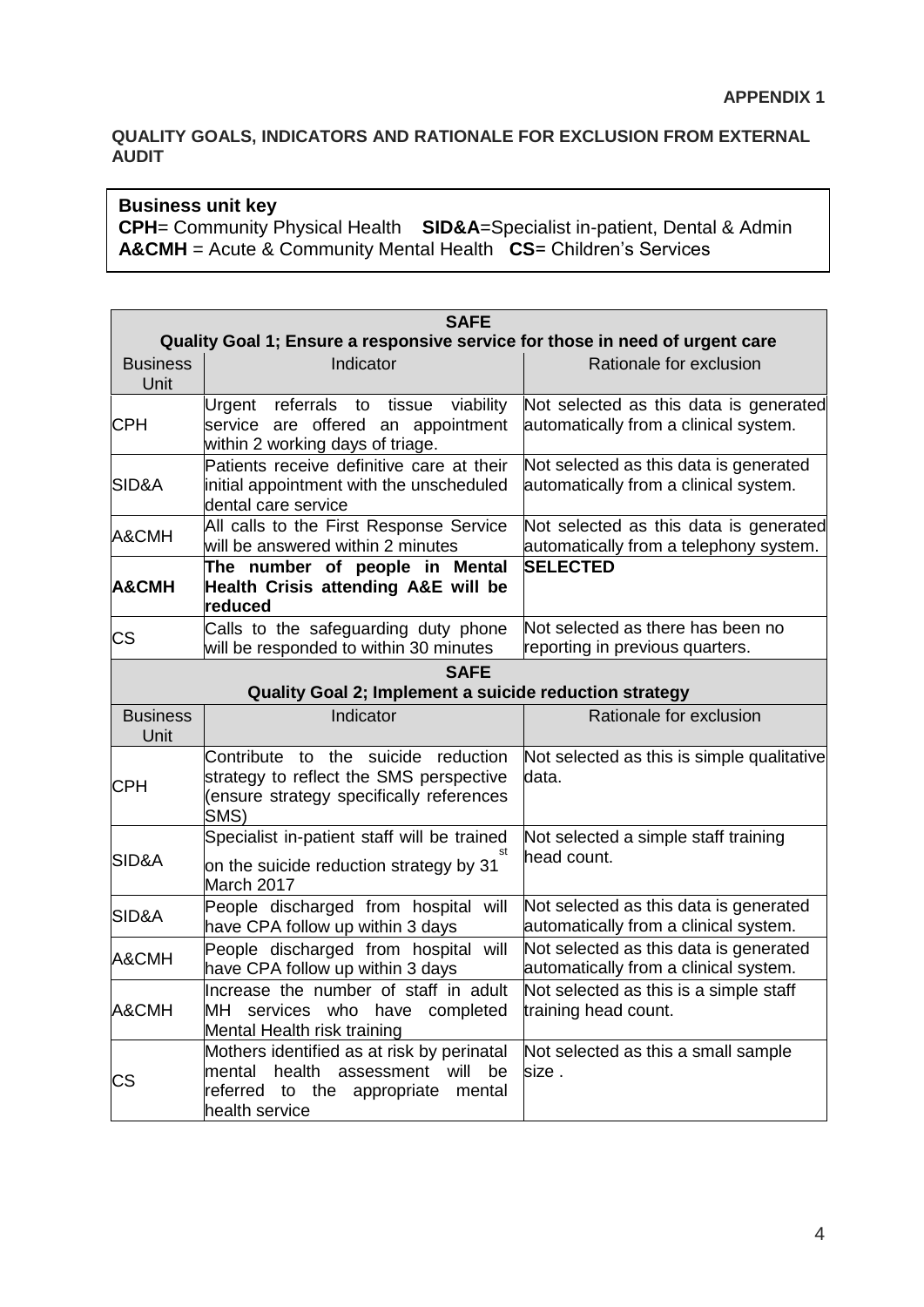| <b>SAFE</b><br>Quality Goal 3; Ensure every patient is provided with care which addresses both their<br>physical and mental health needs |                                                                                                                                                                |                                                                                                      |
|------------------------------------------------------------------------------------------------------------------------------------------|----------------------------------------------------------------------------------------------------------------------------------------------------------------|------------------------------------------------------------------------------------------------------|
| <b>Business</b><br>Unit                                                                                                                  | Indicator                                                                                                                                                      | Rationale for exclusion                                                                              |
| <b>CPH</b>                                                                                                                               | District Nursing : referrals meeting the<br>criteria will have an 'activities of daily<br>living' (ADL) assessment completed                                   | Not selected as this data is generated<br>automatically from a clinical system.                      |
| SID&A                                                                                                                                    | On discharge all patients have an e-<br>discharge summary sent to their GP<br>within 3 days covering both the mental<br>health & physical health interventions | Not selected as this data is generated<br>automatically from a clinical system.                      |
| A&CMH                                                                                                                                    | All inpatients (IP) & community EIP<br>patients will have a comprehensive<br>cardio-metabolic risk assessment                                                  | Not selected as this is already<br>scrutinised as a 2016/17 CQUIN.                                   |
| CS                                                                                                                                       | Eligible mothers will be assessed at 6-8<br>weeks post-natal for perinatal mental<br>health                                                                    | Not selected as this data is generated<br>automatically from a clinical system.                      |
|                                                                                                                                          | <b>EFFECTIVE:</b><br>Quality Goal 4; Continue to engender a culture whereby staff feel able to raise concerns<br>about unsafe clinical practice                |                                                                                                      |
| <b>Business</b><br>Unit                                                                                                                  | Indicator                                                                                                                                                      | Rationale for exclusion                                                                              |
| <b>CPH</b>                                                                                                                               | The proportion of staff who would feel<br>secure raising concerns (staff survey)<br>will be increased                                                          | Not selected as collected via National<br><b>Staff Survey</b>                                        |
| SID&A                                                                                                                                    | 60% of staff will complete the staff<br>survey                                                                                                                 | Not selected as collected via National<br><b>Staff Survey</b>                                        |
| A&CMH                                                                                                                                    | The proportion of staff who would feel<br>secure raising concerns (staff survey)<br>will be in increased                                                       | Not selected as collected via National<br><b>Staff Survey</b>                                        |
| A&CMH                                                                                                                                    | All staff will have an appraisal in date                                                                                                                       | Not selected as this data is generated<br>automatically from an HR system.                           |
| CS                                                                                                                                       | The proportion of staff who would feel<br>secure raising concerns (staff survey) Staff Survey<br>will be increased                                             | Not selected as collected via National                                                               |
|                                                                                                                                          | <b>EFFECTIVE:</b><br>EFFECTIVE: Quality Goal 5; Ensure workforce numbers meet the needs of the service                                                         |                                                                                                      |
| <b>Business</b><br>Unit                                                                                                                  | Indicator                                                                                                                                                      | Rationale for exclusion                                                                              |
| CPH                                                                                                                                      | Community nursing services; implement<br>line<br>be<br>in<br>with<br>national<br>&<br>recommendations for the measurement<br>of safer staffing                 | Not selected as national guidance on<br>staffing not yet published.                                  |
| SID&A                                                                                                                                    | Safer staffing - workforce numbers<br>meet wards needs                                                                                                         |                                                                                                      |
| A&CMH                                                                                                                                    | All acute wards will be monitored<br>daily and achieve and maintain safer<br>staffing levels                                                                   | <b>Safer Staffing selected.</b><br><b>A&amp;MCH selected due to specific</b><br>wording of indictor. |
| СS                                                                                                                                       | The monthly Safer staffing ratio for<br>services is deemed to be not likely to<br>cause risk to service delivery                                               |                                                                                                      |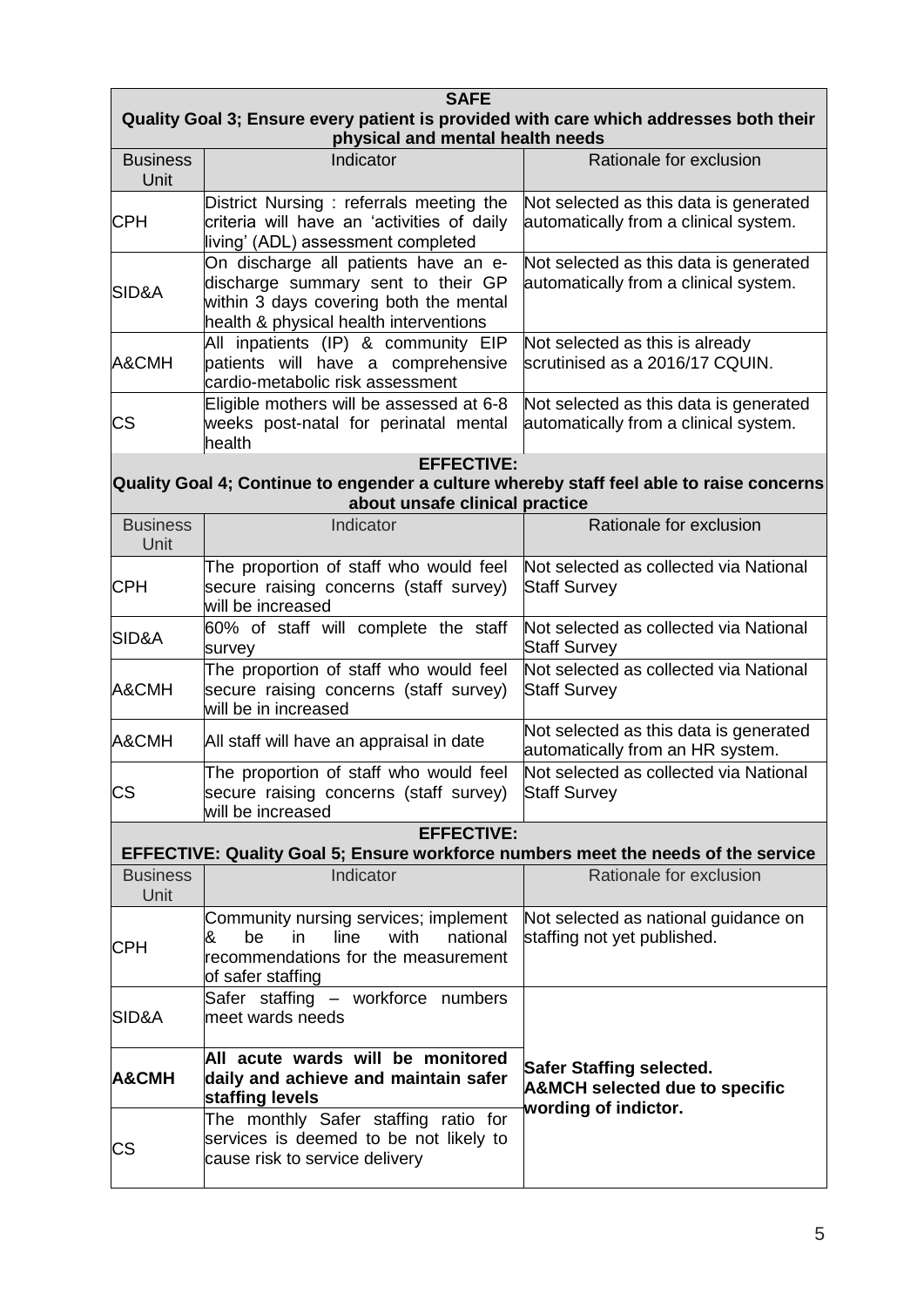| <b>EFFECTIVE:</b><br>Quality Goal 6; Work in partnership, with health and care providers, the voluntary<br>sector and commissioners, to improve services |                                                                                                                                                                                                                                                         |                                                                                 |
|----------------------------------------------------------------------------------------------------------------------------------------------------------|---------------------------------------------------------------------------------------------------------------------------------------------------------------------------------------------------------------------------------------------------------|---------------------------------------------------------------------------------|
| <b>Business</b><br>Unit                                                                                                                                  | Indicator                                                                                                                                                                                                                                               | Rationale for exclusion                                                         |
| CPH                                                                                                                                                      | staffing allocation:<br>Recruitment<br>to<br>recruitment of required staff to allow<br>implementation of AWC Complex care<br>Proof of Concept, with GP Federation,<br>Acute Trust, Age UK, Carers Resource,<br><b>Local Authority and commissioners</b> | Not selected as this is qualitative or<br>simple data.                          |
| SID&A                                                                                                                                                    | work in partnership with faith<br>To<br>leaders, agencies and partners to<br>oral health; 1200 children<br>improve<br>attending mosques and study classes<br>receive<br>oral<br>health education<br>will<br>delivered by mosque teachers.               | Not selected as this is qualitative or<br>simple data.                          |
| A&CMH                                                                                                                                                    | lead<br>provider<br>for<br><b>IAPT</b><br>&<br>As<br>psychological therapies, all service level<br>agreements will be in place for the VCS<br>partners                                                                                                  | Not selected as this is qualitative or<br>simple data.                          |
| CS                                                                                                                                                       | creation<br>of<br>The<br><b>business</b><br>new<br>partnership with Better Start Bradford to<br>implement<br>develop<br>and<br>a<br>new<br>FNP/ADAPT model of service delivery                                                                          | Not selected as this is qualitative or<br>simple data.                          |
|                                                                                                                                                          | <b>PERSONAL:</b><br>Quality Goal 7; Ensure easy and timely access to services                                                                                                                                                                           |                                                                                 |
| <b>Business</b><br>Unit                                                                                                                                  | Indicator                                                                                                                                                                                                                                               | Rationale for exclusion                                                         |
| <b>CPH</b>                                                                                                                                               | Compliance with referral to treatment<br>18 week target for podiatry                                                                                                                                                                                    |                                                                                 |
| <b>CPH</b>                                                                                                                                               | Compliance with referral to treatment<br>18<br>week target for speech<br>and<br>language therapy                                                                                                                                                        | Not selected as this data is generated                                          |
| <b>CPH</b>                                                                                                                                               | Patients referred to the Continence<br>Service offered an appointment within 4<br>weeks of referral                                                                                                                                                     | automatically from a clinical system.                                           |
| SID&A                                                                                                                                                    | Patients requiring care with general<br>anaesthesia will wait less than 18<br>weeks                                                                                                                                                                     |                                                                                 |
| A&CMH                                                                                                                                                    | All<br>experiencing<br>people<br>first<br>$\mathbf{a}$<br>episode of psychosis will be treated<br>with a NICE approved care package<br>within 2 weeks of referral to EIP (now<br>expanded to the age of 65)                                             | <b>SELECTED</b>                                                                 |
| A&CMH                                                                                                                                                    | All people with common mental health<br>conditions<br>referred<br>to<br>the<br><b>IAPT</b><br>programme will be treated within 18<br>weeks of referral                                                                                                  | Not selected as this data is generated<br>automatically from a clinical system. |
| <b>CS</b>                                                                                                                                                | New births will be seen with 14 days                                                                                                                                                                                                                    |                                                                                 |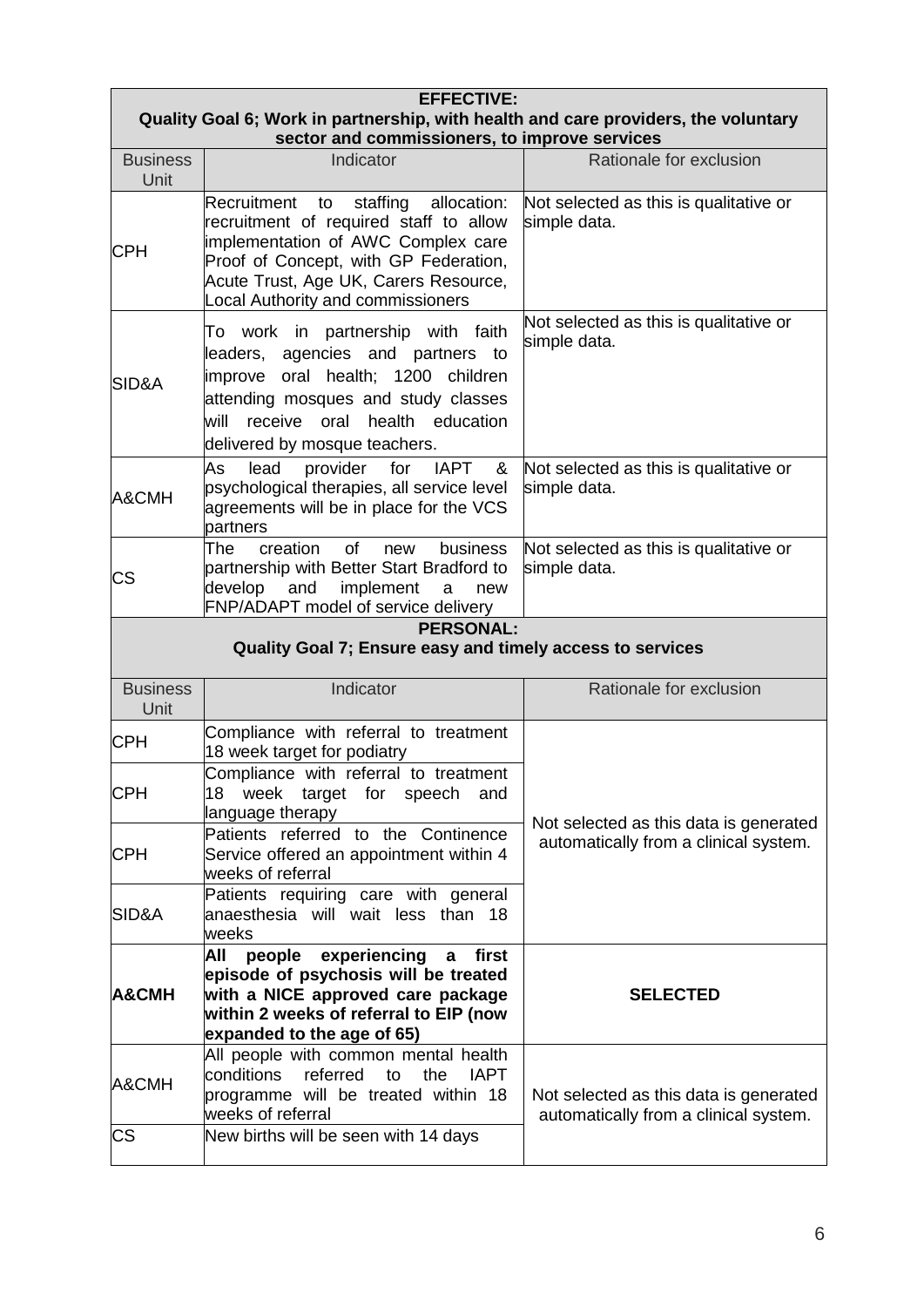| <b>PERSONAL:</b><br>Quality Goal 8; Improve engagement with patients and carers |                                                                                                                                                                                 |                                                                              |
|---------------------------------------------------------------------------------|---------------------------------------------------------------------------------------------------------------------------------------------------------------------------------|------------------------------------------------------------------------------|
| <b>Business</b><br>Unit                                                         | Indicator                                                                                                                                                                       | Rationale for exclusion                                                      |
| CPH                                                                             | All<br>community<br>nursing<br>will<br>teams<br>st<br>contribute to the FFT survey by 31<br>March 2017                                                                          | Not selected as this is qualitative or<br>simple data.                       |
| SID&A                                                                           | To involve service users and carers in<br>the Single Point of Access review on<br>the 28 April                                                                                  | Not selected as this is qualitative or<br>simple data.                       |
| A&CMH                                                                           | Develop the carer champion role and<br>have the first carer champions in place<br>by Q2 16/17 reaching target number by<br>end of Q4 16/17                                      | Not selected as this is qualitative or<br>simple data.                       |
| СS                                                                              | average FFT scores<br>the<br>for<br>The<br>question 'were you involved in your<br>care and planning as much as you<br>would have like' which are above a<br>score of 4 out of 5 | Not selected as this data is generated<br>automatically from the FTT system. |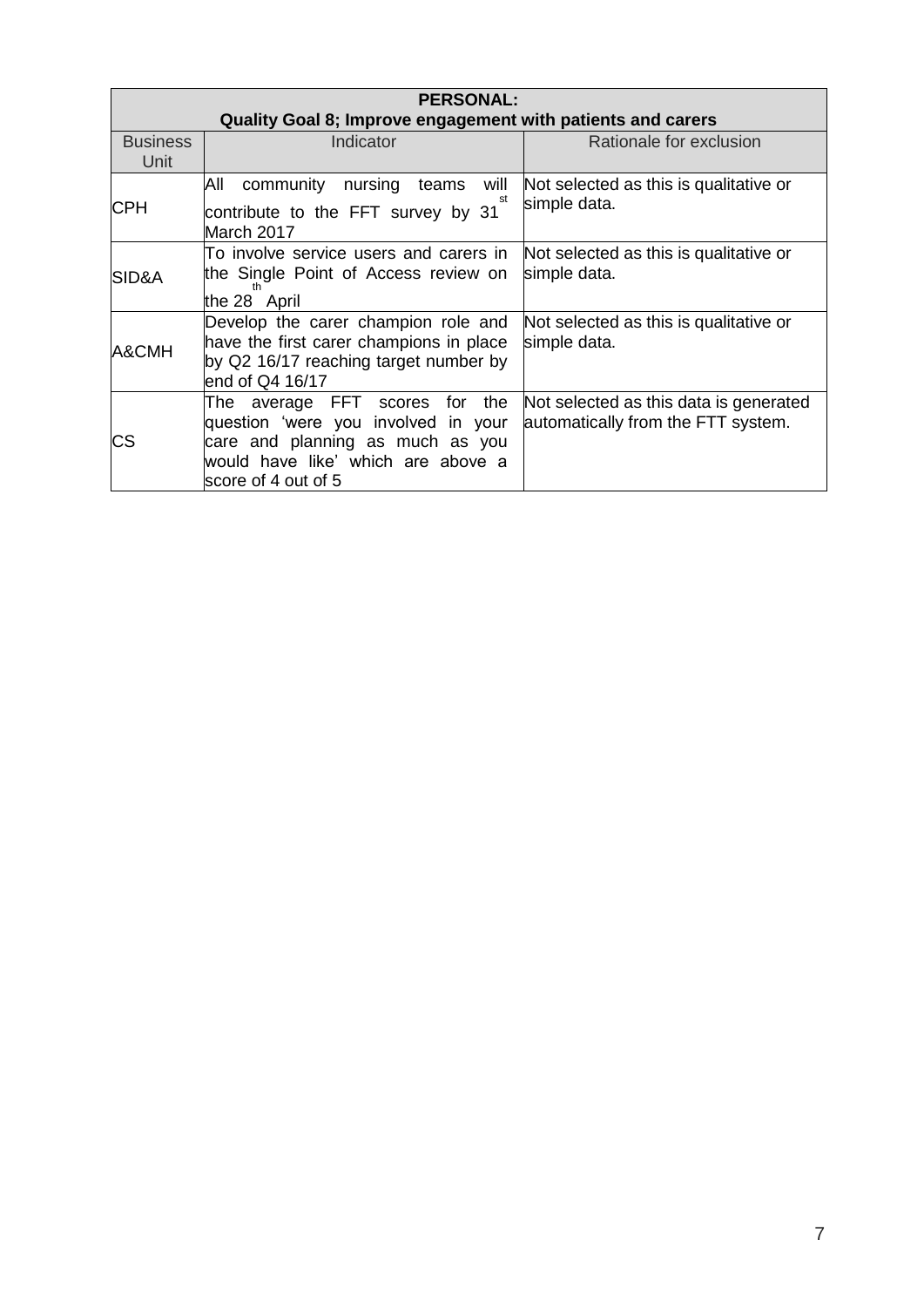### **BRADFORD DISTRICT CARE FOUNDATION TRUST Quality Report Task & Finish Group (Governors) Terms of Reference**

| <b>Document details:</b>                            | <b>Quality Report Task &amp; Finish Group</b><br>(Governors) Terms of Reference |
|-----------------------------------------------------|---------------------------------------------------------------------------------|
| <b>Version:</b>                                     | 2                                                                               |
| Approved by:                                        | <b>Governor Quality Report Task &amp; Finish</b><br>Group                       |
| Date approved:                                      | January 2017                                                                    |
| <b>Ratified by:</b>                                 | <b>Council of Governors</b>                                                     |
| Date ratified:                                      | 09/02/2017                                                                      |
| Title of originator / author:                       | <b>Deputy Director of Quality Governance</b><br>and Informatics                 |
| <b>Title of responsible Director:</b>               | <b>Medical Director</b>                                                         |
| Date issued:                                        | February 2017                                                                   |
| <b>Review date:</b>                                 | December 2017                                                                   |
| <b>Frequency of review:</b>                         | Annual                                                                          |
| Where is previous copy archived: (if<br>applicable) | <b>Deputy Director of Quality Governance</b><br>and Informatics                 |
| <b>Amendment Summary: see below</b>                 |                                                                                 |

| <b>Section</b> | <b>Detail</b>                                                                 |
|----------------|-------------------------------------------------------------------------------|
|                | Word change – support changed to assist                                       |
| B.             | Word change - 2016/17 changed to as and when they are renewed                 |
| в              | Addition of requirement in relation to selecting indicator for external audit |
| Е              | Addition of the identification of a deputy nominated governor                 |
| G              | Addition of arrangements for when the meeting is not quorate                  |
| н              | Addition of Quality Performance Manager in relation to record keeping         |
|                | Word change – between September & April changed to throughout the             |
|                | year in line with the agreed programme                                        |
|                | Addition of the need to review meeting arrangements annually                  |
|                | <b>Throughout</b>   Job Title of Deputy Director updated                      |